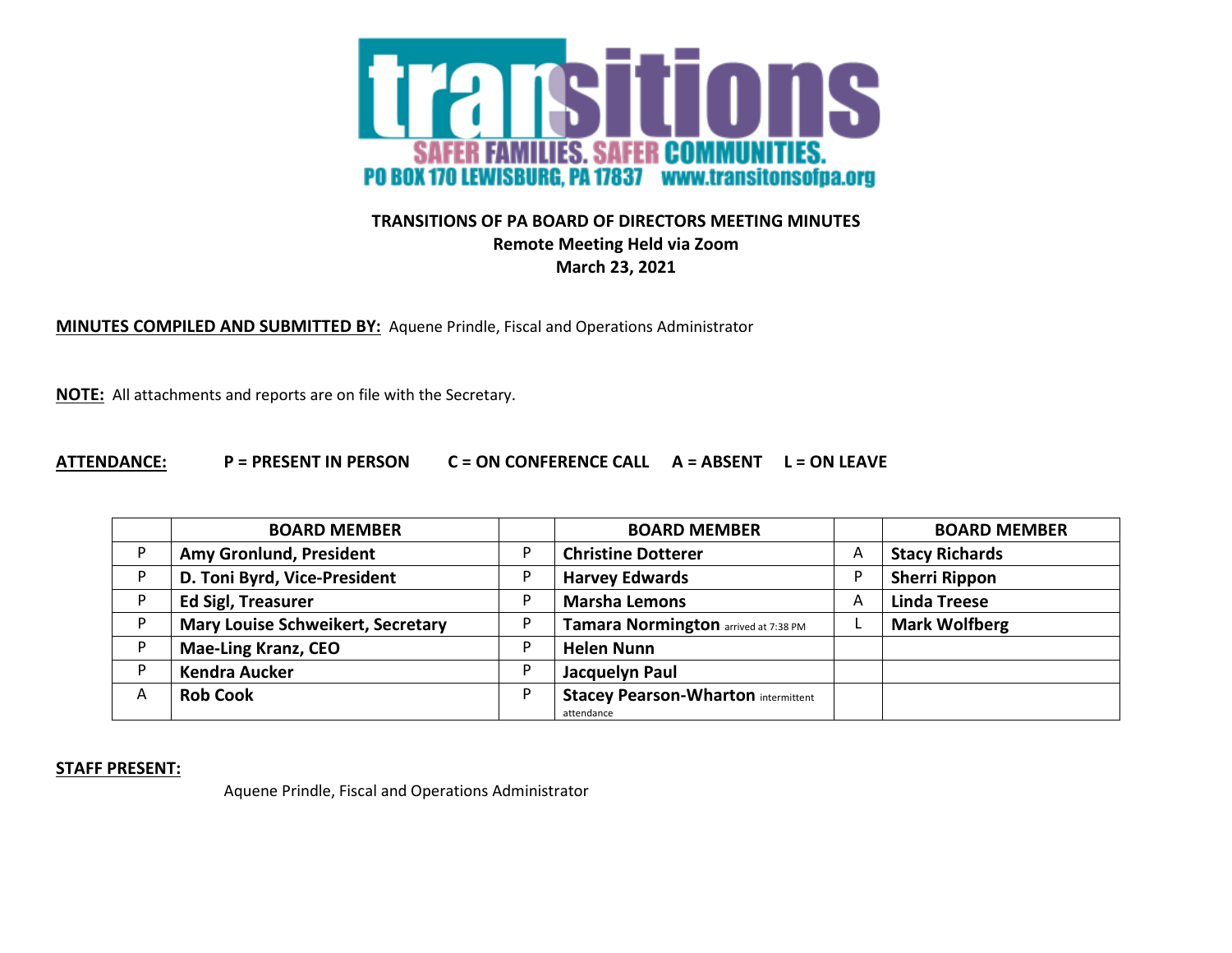| <b>AGENDA ITEM/SUBJECT</b>                                                            | <b>DISCUSSION SUMMARY</b>                                                                                                                                                                                                                                                                                                                                                                                                                                                                                                                                                                                                                                                                      | <b>ACTION &amp; REQUIRED FOLLOW-UP</b>                                                                                                                   |
|---------------------------------------------------------------------------------------|------------------------------------------------------------------------------------------------------------------------------------------------------------------------------------------------------------------------------------------------------------------------------------------------------------------------------------------------------------------------------------------------------------------------------------------------------------------------------------------------------------------------------------------------------------------------------------------------------------------------------------------------------------------------------------------------|----------------------------------------------------------------------------------------------------------------------------------------------------------|
| <b>CALL TO ORDER</b><br>(Amy Gronlund)                                                | The meeting was called to order at 7:04 P.M. by Board<br>President, Amy Gronlund.                                                                                                                                                                                                                                                                                                                                                                                                                                                                                                                                                                                                              |                                                                                                                                                          |
| <b>ROLL CALL</b>                                                                      | Mary Louise Schweikert, Secretary, took roll call.                                                                                                                                                                                                                                                                                                                                                                                                                                                                                                                                                                                                                                             |                                                                                                                                                          |
| <b>SECRETARY'S REPORT</b><br>(Amy Gronlund)<br>Approval of Minutes from<br>02/23/2021 | Minutes were previously distributed.                                                                                                                                                                                                                                                                                                                                                                                                                                                                                                                                                                                                                                                           | Motion by Sherri Rippon: To<br>accept the Minutes of February 23,<br>2021, board meeting as presented.<br>Seconded by Chris Dotterer.<br>Motion carried. |
| <b>TREASURER'S REPORT</b>                                                             |                                                                                                                                                                                                                                                                                                                                                                                                                                                                                                                                                                                                                                                                                                |                                                                                                                                                          |
| (Ed Sigl, Mae-Ling Kranz)                                                             | Ed presented the 02/31/2021 Financial Summary PowerPoint.<br>Emergency Housing expenses year-to-date are<br>significantly high. Mae-Ling explained that this is<br>because<br>Expenses are driven by hoteling costs due to<br>$\circ$<br>reduced capacity at the safe houses.<br>DHS CARES Act funds have covered hoteling<br>$\circ$<br>costs up to this point.<br>Modifications to existing budgets will enable us<br>$\circ$<br>to capture additional hoteling costs going<br>forward.<br>Additional emergency housing funds may<br>$\circ$<br>become available from a couple of different<br>sources.<br>Safe house capacity will be increased as<br>$\circ$<br>pandemic guidelines allow. | Motion by Harvey Edwards: To<br>accept the Treasurer's Report as<br>presented.<br>Seconded by Kendra Aucker.<br>Motion carried.                          |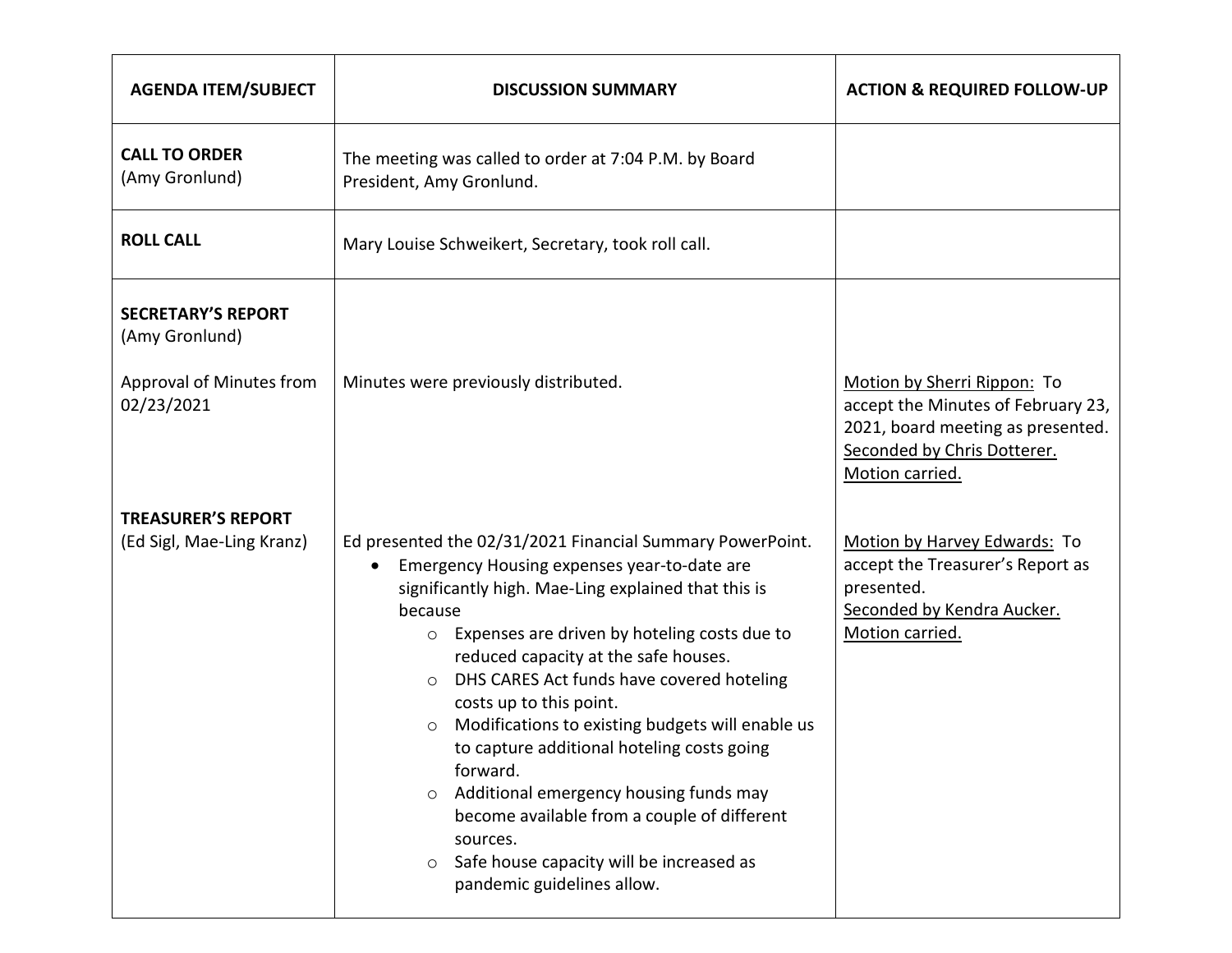|                                               | Fundraising efforts and individual/business<br>$\bullet$<br>contributions have brought in significantly more than<br>what had been budgeted.<br>Cash is showing a significant improvement from<br>$\bullet$<br>February of last year.<br>Budget vs Actual amount includes insurance proceeds.<br>$\bullet$<br>Effectively, we are at a break-even point with revenues<br>versus expenses through February.<br>Total income is at about 50% of what was budgeted for<br>the entire year for first 8 months of the year.                                                                                                                                                                                                                                                                                                                                                                                                                                                                                                                                                                                                                    |                                                                |
|-----------------------------------------------|-------------------------------------------------------------------------------------------------------------------------------------------------------------------------------------------------------------------------------------------------------------------------------------------------------------------------------------------------------------------------------------------------------------------------------------------------------------------------------------------------------------------------------------------------------------------------------------------------------------------------------------------------------------------------------------------------------------------------------------------------------------------------------------------------------------------------------------------------------------------------------------------------------------------------------------------------------------------------------------------------------------------------------------------------------------------------------------------------------------------------------------------|----------------------------------------------------------------|
| <b>CEO/AGENCY REPORTS</b><br>(Mae-Ling Kranz) | CEO and Agency reports for February, 2021, were distributed to                                                                                                                                                                                                                                                                                                                                                                                                                                                                                                                                                                                                                                                                                                                                                                                                                                                                                                                                                                                                                                                                            | Members should read the                                        |
|                                               | the Board previously. Mae-Ling highlighted that:<br>Review of the Pandemic Policy is happening no less than<br>weekly to maintain awareness of local, county and<br>statewide happenings. We are taking slow steps toward<br>being able to work in-person where appropriate, while<br>still maintaining a positive, safe, socially distanced work<br>environment.<br>Upcoming budget -<br>$\bullet$<br>We were not awarded Sunbury Cares this round.<br>O<br>Staff positions covered by this grant will be<br>covered by other grants.<br>We have put a hold on hiring a 4 <sup>th</sup> Education<br>$\circ$<br>staff member, but are keeping those dollars in<br>the budget.<br>Raise the Region saw a donation increase of<br>approximately 57% over last year.<br>We are keeping a close eye on legislation in regards to<br>changes in VOCA and Violence Against Women Act<br>funds. Both passed in the House and are moving<br>forward to the Senate.<br>There are three different pieces of legislation that PCAR<br>$\bullet$<br>and PCADV are advocating for which have the potential<br>for positive impact on victim advocacy. | CEO/Agency reports and contact<br>Mae-Ling with any questions. |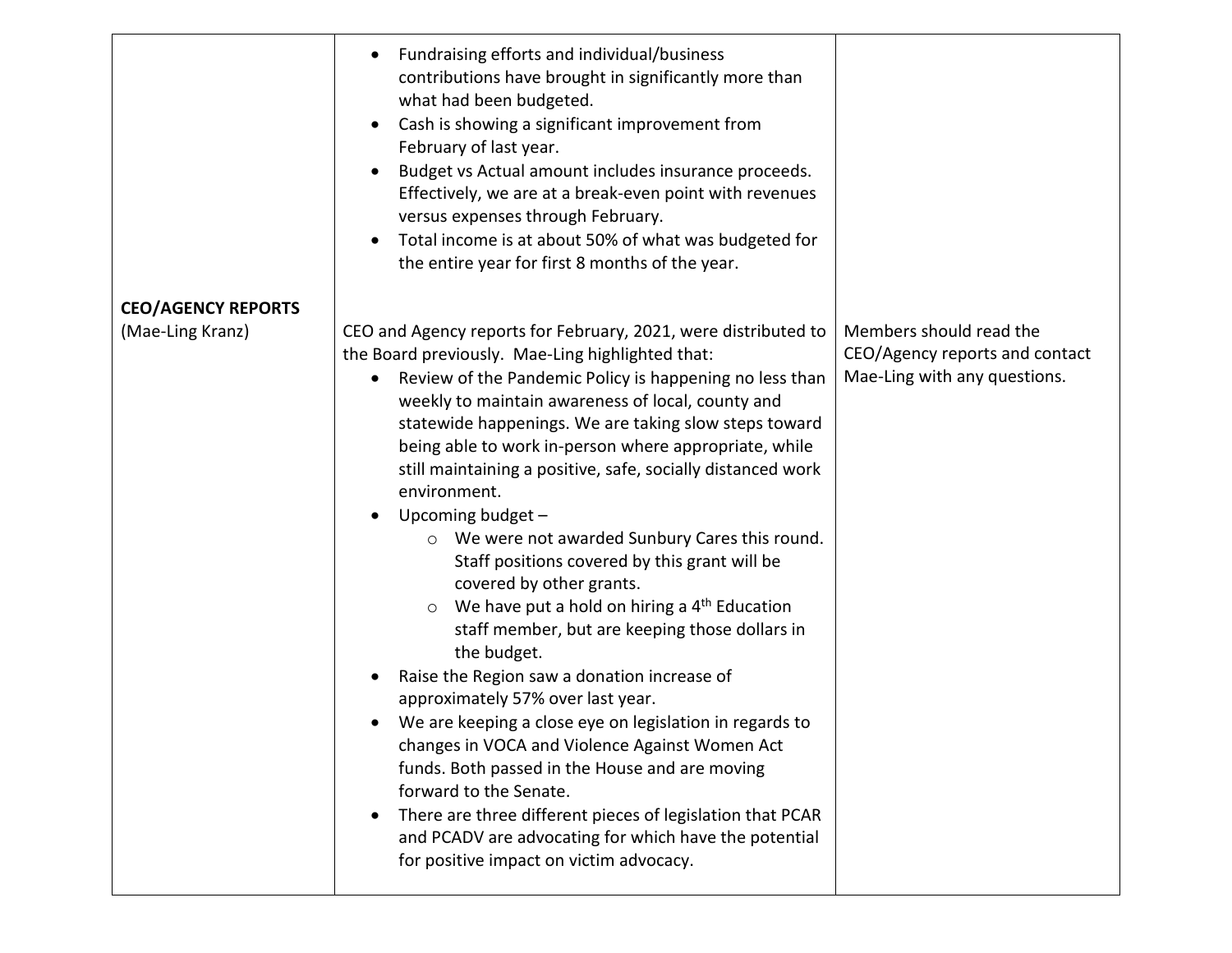| <b>STANDING COMMITTEE</b><br><b>REPORTS</b>                      |                                                                                                                                                                                                                                                                                                                                                                                                                                                                                                                                                                                                                                                                                            | Members should read the Standing<br>Committee reports and contact<br>the Committee Chairperson with<br>any questions. |
|------------------------------------------------------------------|--------------------------------------------------------------------------------------------------------------------------------------------------------------------------------------------------------------------------------------------------------------------------------------------------------------------------------------------------------------------------------------------------------------------------------------------------------------------------------------------------------------------------------------------------------------------------------------------------------------------------------------------------------------------------------------------|-----------------------------------------------------------------------------------------------------------------------|
| <b>Auction</b><br>(Sherri Rippon)                                | The auction will be a virtual event held on May 27, 2021. The<br>silent auction will be live for one week prior to the night of the<br>"live" virtual auction.<br>A SignUpGenius has been created as a tool to track and<br>organize auction donations and solicitations.                                                                                                                                                                                                                                                                                                                                                                                                                  |                                                                                                                       |
| <b>Development/Public</b><br><b>Relations</b><br>(Marsha Lemons) | There was nothing to add to the Development/Public Relations<br>report submitted.                                                                                                                                                                                                                                                                                                                                                                                                                                                                                                                                                                                                          |                                                                                                                       |
| <b>Education</b><br>(Harvey Edwards)                             | No Report                                                                                                                                                                                                                                                                                                                                                                                                                                                                                                                                                                                                                                                                                  |                                                                                                                       |
| <b>Finance</b><br>(Ed Sigl, Mae-Ling Kranz)                      | Mae-Ling gave an overview of Your Part-Time Controller's<br>services.<br>Recruit and test for the hiring of a Finance Director.<br>$\bullet$<br>Be the facilitating party between the Agency and<br>$\bullet$<br>auditors.<br>Perform end of the month tasks including<br>$\bullet$<br>generating reports and presentations.<br>Attend board meetings.<br>Transitions would be required to move to a payroll<br>$\bullet$<br>company, which has already been under<br>consideration.<br>Month-end cost allocations.<br>$\bullet$<br>Grant reporting.<br>$\bullet$<br>YPTC may be a good temporary solution until the Finance<br>Director position is filled. If we move in that direction, |                                                                                                                       |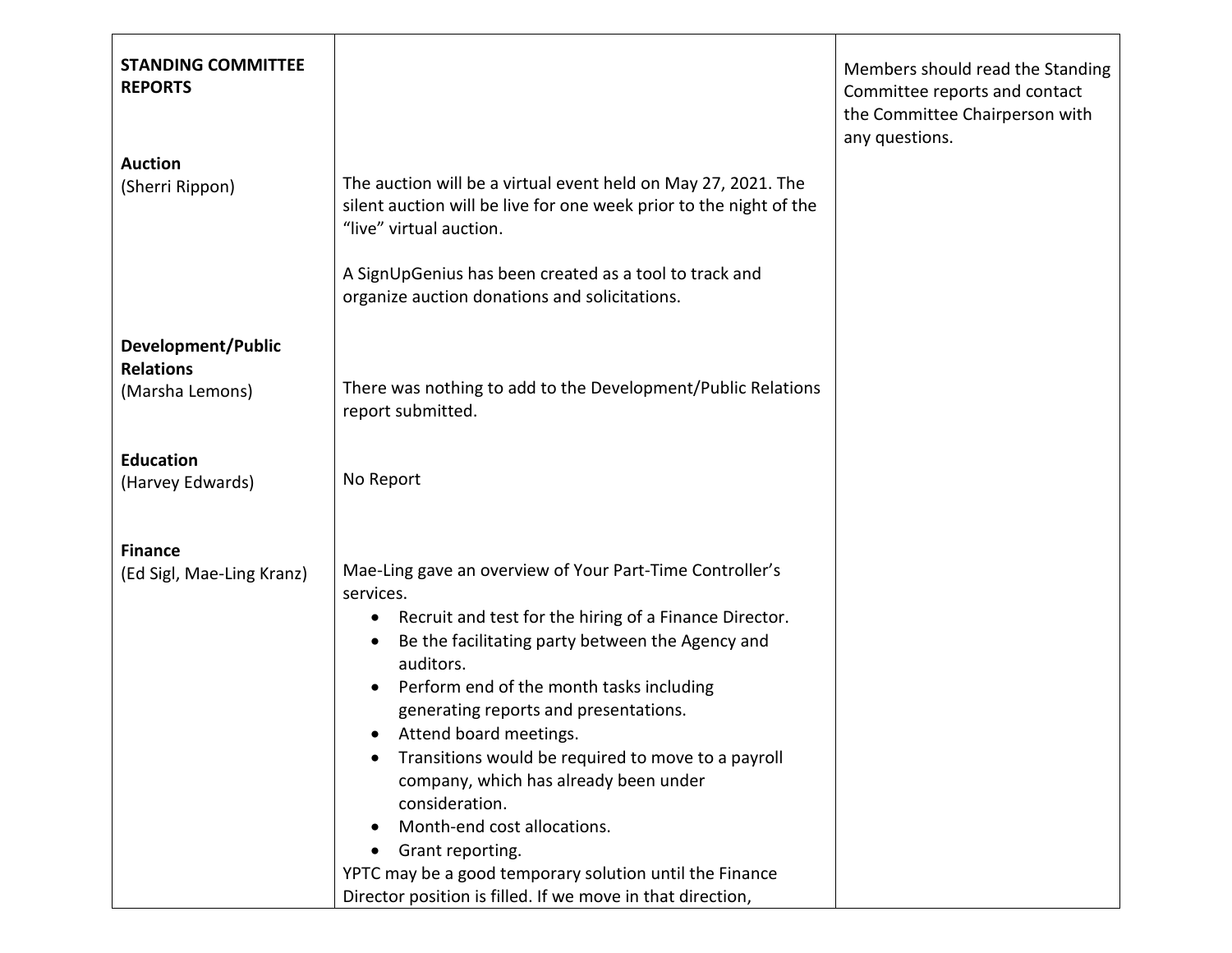|                             | payroll would be moved to an outside company. We would                                                       |                                                              |
|-----------------------------|--------------------------------------------------------------------------------------------------------------|--------------------------------------------------------------|
|                             | work with them until the fiscal year and audit are closed                                                    |                                                              |
|                             | out.                                                                                                         |                                                              |
| <b>TIAC</b><br>(Toni Byrd)  | No Report.                                                                                                   |                                                              |
| Governance                  |                                                                                                              |                                                              |
| (Toni Byrd/Amy Gronlund)    |                                                                                                              |                                                              |
|                             |                                                                                                              |                                                              |
| <b>By-Laws Revisions</b>    |                                                                                                              |                                                              |
| (Toni Byrd)                 | A copy of the proposed amended By-Laws was distributed after                                                 | <b>Motion by Mary Louise</b>                                 |
|                             | the February meeting.                                                                                        | Schweikert: To approve the                                   |
|                             |                                                                                                              | amended By-Laws as presented.<br>Seconded by Stacy Richards. |
|                             |                                                                                                              | Motion carried.                                              |
|                             |                                                                                                              |                                                              |
|                             |                                                                                                              |                                                              |
| <b>Board Communications</b> |                                                                                                              |                                                              |
| (Amy Gronlund)              | Microsoft Teams is the reference and communication tool                                                      |                                                              |
|                             | chosen to replace Workplace. Amy is requesting and<br>encouraging board members to accept her invitation and |                                                              |
|                             | become familiar with this platform.                                                                          |                                                              |
|                             |                                                                                                              |                                                              |
|                             |                                                                                                              |                                                              |
| <b>Board Recruitment</b>    |                                                                                                              |                                                              |
| (Marsha Lemons)             | Marsha Lemons gave a list of names of people who are being                                                   |                                                              |
|                             | considered for board membership.                                                                             |                                                              |
| Personnel                   |                                                                                                              |                                                              |
| (Mary Louise Schweikert)    | No report.                                                                                                   |                                                              |